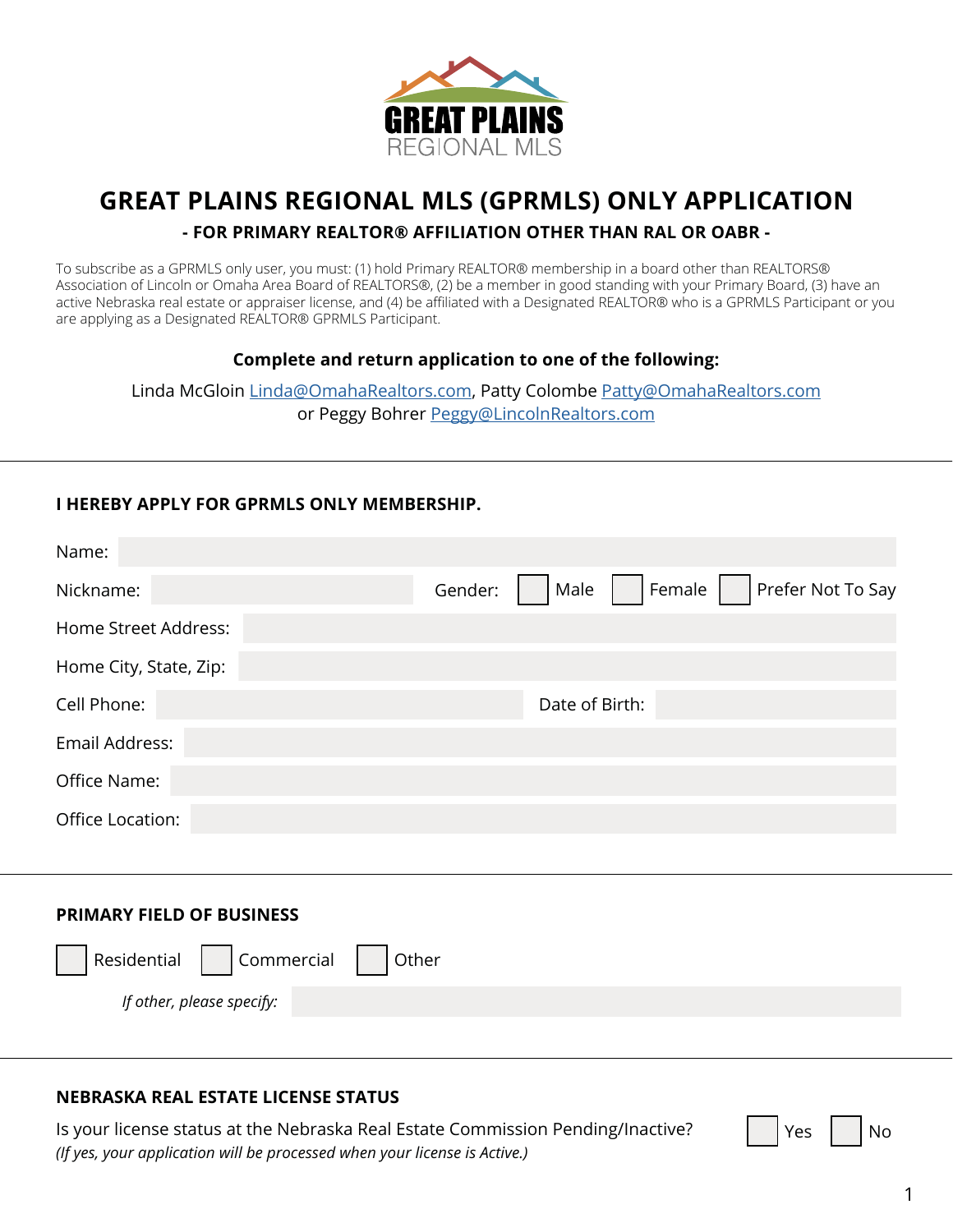| Is your license status at the Nebraska Real Estate Commission Active?<br>No<br>Yes<br>If yes, I represent that:<br>(1) I have a valid Nebraska real estate license not under suspension.<br>(2) My license number with the Nebraska Real Estate Commission is:                                                     |  |
|--------------------------------------------------------------------------------------------------------------------------------------------------------------------------------------------------------------------------------------------------------------------------------------------------------------------|--|
| <b>APPRAISER STATUS</b><br>Are you legally entitled to engage in real estate appraisal activity under the<br>Yes<br>No<br>Nebraska Real Estate Appraiser Act?<br>If yes,<br>My Appraiser Licence # is:                                                                                                             |  |
| <b>CURRENT REALTOR® MEMBERSHIP IN ANOTHER BOARD</b><br>Primary REALTOR® Organization:<br>NRDS#:                                                                                                                                                                                                                    |  |
| <b>DESIGNATED REALTOR® OFFICE</b><br>Are you a Designated REALTOR® joining with a new GPRMLS only office*?<br>No<br>Yes<br>If yes,<br>Your Office Name:<br>Office Street Address:<br>Office City, State, Zip:<br>Office Phone:<br>Office Web Address:<br>* \$300 Participation Fee Required at Time of Application |  |

# **AGREEMENT TO PAY ESTABLISHED FEES \***

I understand direct billing registration is required to pay the GPRMLS monthly service fee.

**\* \$30/month for REALTOR®; \$71/month for Designated REALTOR®**

# **AGREEMENT TO COMPLETE EDUCATION REQUIREMENTS**

Upon approval of my application, I understand that my continued GPRMLS only membership requires